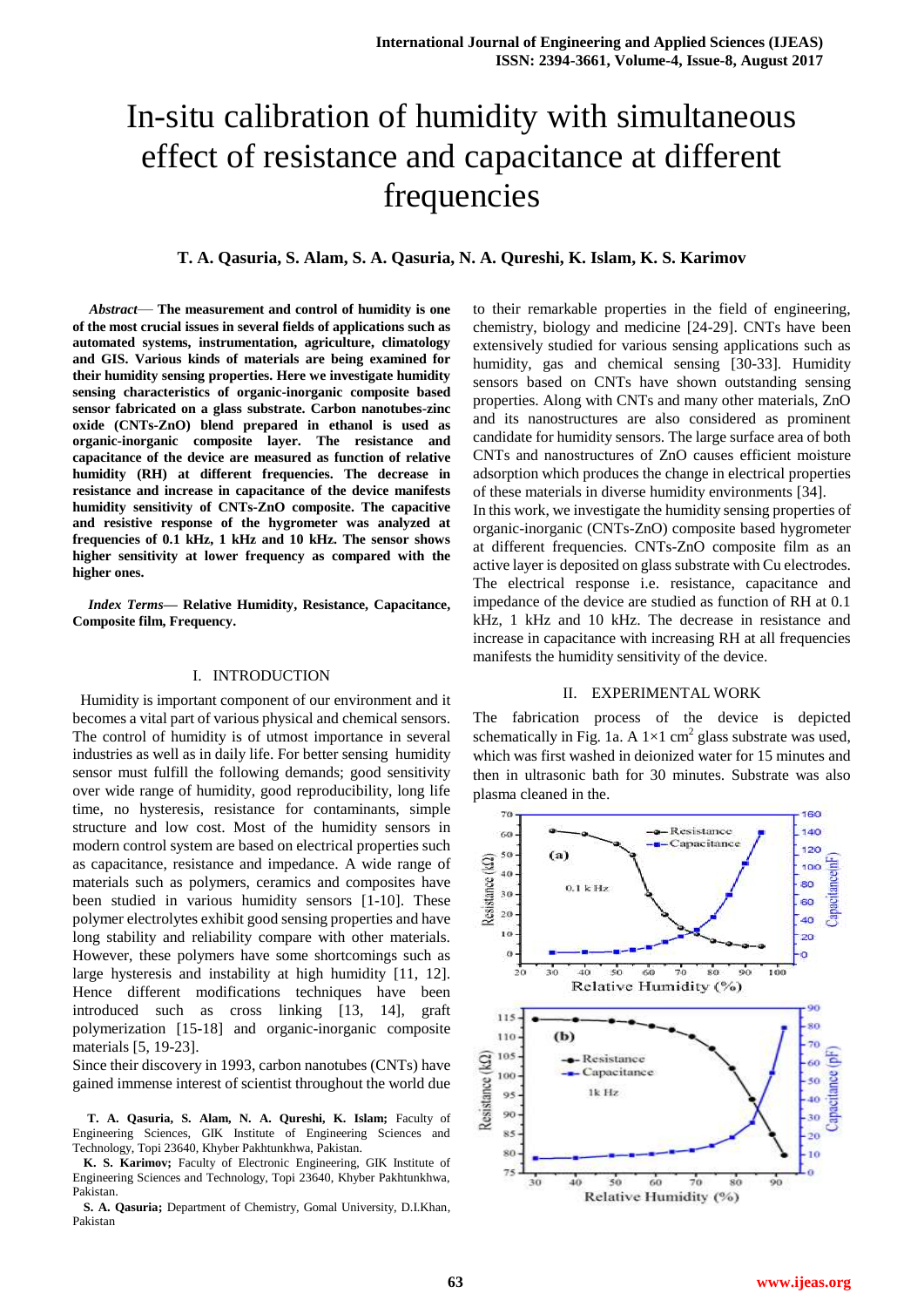

Figure 1: Resistance vs RH (black curves) and capacitance vs RH (blue curves) trends at (a) 0.1 kHz, (b) 1 kHz and (c) 10 kHz. The decrease in resistance and increase in capacitance manifests the humidity sensitivity of the device



Figure 2: (a) Schematic description of the process used for the fabrication of Cu/CNTs-ZnO/Cu sensor on a glass substrate. (b) SEM image of CNTs-ZnO composite layer.

chamber of thermal evaporator for 5 minutes. The Cu electrodes of 100 nm thickness were deposited on the substrate under high vacuum 0f  $1 \times 10^{-4}$  mbar at evaporation rate of 0.1 nm/sec by vacuum thermal evaporation technique. A gap of 20 μm was designed between the deposited metal electrodes by using micro–wire mask technique. Humidity sensitive layer i.e. 5wt % solution of CNTs and ZnO prepared in ethanol was drop casted on the substrate. Resistance and capacitance of the device were measured by using a dual display LCR meter (*U1732A*).

### III. RESULTS AND DISCUSSION

The SEM image of the CNTs-ZnO composite film is shown in Fig. 1(b), which reveals the presence of pores in the layer. This porous structure helps in adsorption and condensation water molecules that produces a change in electrical properties. Figure 2(a-c) demonstrates the capacitive and resistive response of sensor with varying RH at 0.1 kHz, 1 kHz and 10 kHz. At 0.1 kHz the resistance decreases sharply from 45-80% RH while the capacitance increases above 50% RH. For the frequency of 1 kHz the change in these



Figure 3: Impedance as function of RH at (a) 0.1 kHz, (b) 1 kHz and (c) 10 kHz



Figure 4: Linear fits of the resistance vs RH curves over a specific range of humidity at the frequencies of; (a) 0.1 kHz, (b) 1 kHz and (c) 10 kHz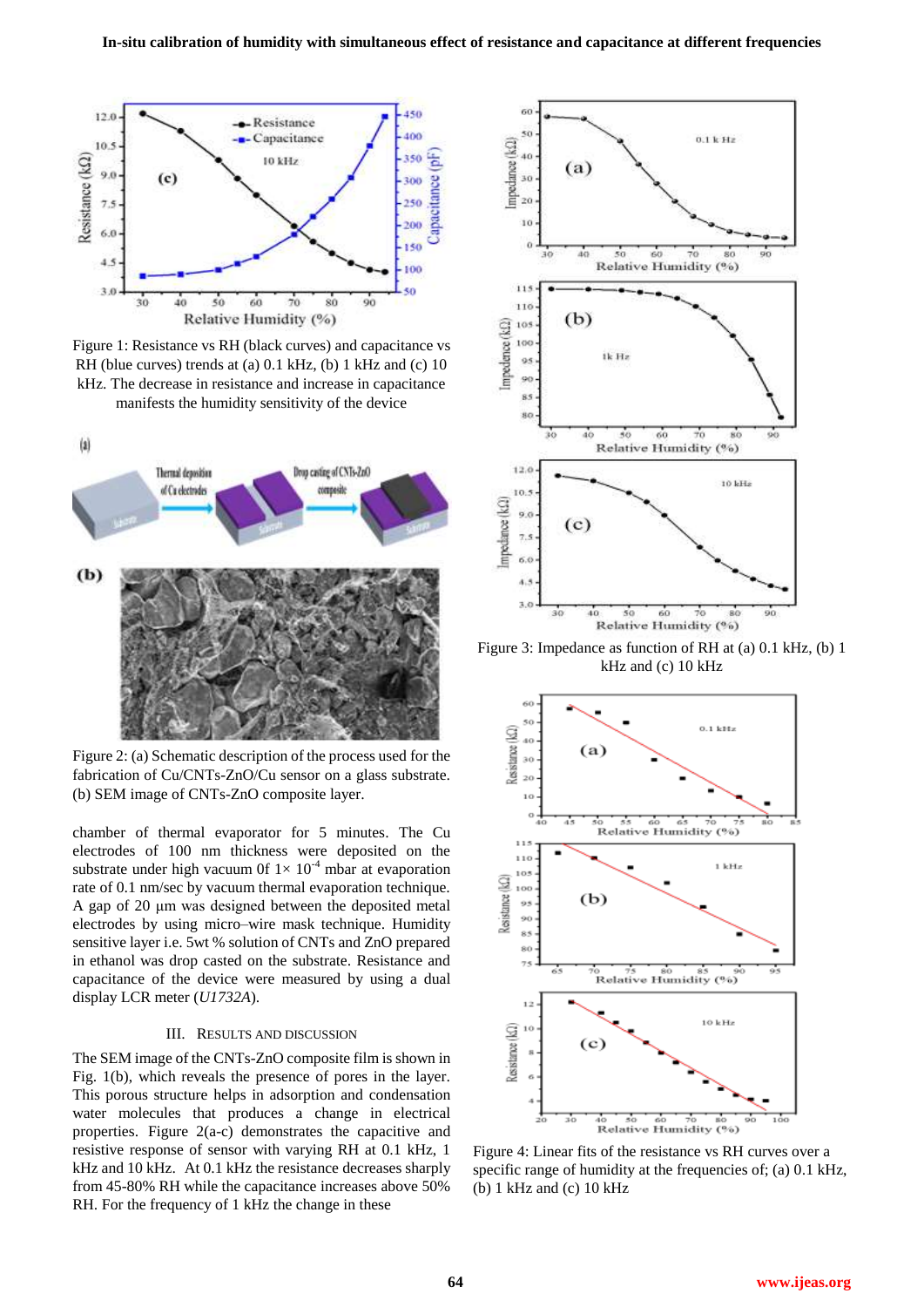### **International Journal of Engineering and Applied Sciences (IJEAS) ISSN: 2394-3661, Volume-4, Issue-8, August 2017**

electrical parameters is negligible at low humidity and it becomes significant above 60% RH as shown in Fig. 2b. The response of resistance is more linear at 10 KHz over wide range of humidity. The decrease in resistance at all frequencies with increasing RH might be due to displacement current caused by water molecules and the donation of electrons from adsorbed water molecules to surface of semiconducting later [35-37]. In contrast to resistance, the capacitance of the device increases with increase in RH due to enhancement in permittivity of the film caused by adsorption and condensation of water vapors. The capacitance 'C' is given by the relation

$$
C = \frac{\epsilon_0 \epsilon_r A}{d} \tag{1}
$$

Here, ' $\epsilon_0$ ' is permittivity of space, ' $\epsilon_r$ ' is permittivity of dielectric medium,  $\mathbf{A}'$  is the area of Au plates and  $\mathbf{d}'$  is separation between them. As the permittivity of water is high so the condensation of water vapors in the pores of active layer causes an increase in the capacitance of the device. The impedance of the sensor also decreases with respect to RH at all three frequencies as demonstrated in Fig. 3(a-c).

To approximate the sensitivity, we have taken the linear fits of resistance vs RH curves in the RH range of 45-80% for 0.1 kHz, 65-95% for 1 kHz and 30-95% for 10 kHz as depicted in Fig.  $4(a-c)$ , respectively. The sensitivity 'S' is then estimated by using the relation

$$
S = \frac{1}{R_o} \times \frac{\Delta R}{\Delta RH} \times 100
$$
 (2)

Here,  $\mathbf{R}_{\text{o}}$  is the maximum value of resistance (in Fig. 4 (a-c)), and  $\Delta R / \Delta R H'$  is slope of the line. The values of 'S' are estimated to be ~2.8%/%RH for 0.1 kHz and ~1%/%RH for 1 kHz and 10 kHz.

#### IV. CONCLUSION

In conclusion, we investigated the humidity sensing characteristics organic-inorganic (CNTs-ZnO) composite based sensor. The device showed good sensitivity over a wide range of humidity. The decrease in resistance and increase in capacitance of the hygrometer with increasing RH manifested the humidity dependence of the electrical response of the device. These measurements were carried out at three different frequencies i.e. 0.1 kHz, 1 kHz and 10 kHz. The sensitivity of the device was observed to be higher at 0.1 kHz as compared with other two frequencies. Our results could be useful for fabrication of low-cost devises for measurement of humidity.

#### ACKNOWLEDGEMENTS

We wish to acknowledge Faculty of Engineering Sciences and Faculty of Electronic Engineering, GIK Institute for the support extended to this work. We are also thankful to Physical Technical Institute, Tajikistan for their cooperation.

#### REFERENCES

- [1] Park, S., Kang, J., Park, J., Mun, S., One-bodied humidity and temperature sensor having advanced linearity at low and high relative humidity range*. Sensors and Actuators B: Chemical*, 76(1), 322-326, 2001.
- [2] Chou, K.-S., Lee, T.-K., Liu, F.-J., Sensing mechanism of a porous ceramic as humidity sensor*. Sensors and Actuators B: Chemical*, 56(1), 106-111, 1999.
- [3] Shuk, P., Greenblatt, M., Solid electrolyte film humidity sensor*. Solid State Ionics*, 113, 229-233, 1998.
- [4] Ying, J., Wan, C., He, P., Sol–gel processed TiO 2–K 2 O–LiZnVO 4 ceramic thin films as innovative humidity sensors*. Sensors and Actuators B: Chemical*, 62(3), 165-170, 2000.
- [5] Feng, C.-D., Sun, S.-L., Wang, H., Segre, C.U., Stetter, J.R., Humidity sensing properties of Nation and sol-gel derived SiO 2/Nafion composite thin films*. Sensors and Actuators B: Chemical*, 40(2), 217-222, 1997.
- [6] Bernard, M., Humidity sensors*. J. Am. Ceram. Soc*, 74(4), 697-708, 1991.
- [7] Yang, M., Li, Y., Zhan, X., Ling, M., A novel resistive-type humidity sensor based on poly (p‐diethynylbenzene)*. Journal of applied polymer science*, 74(8), 2010-2015, 1999.
- [8] Yang, M., Li, Y., Zhan, X., Sun, H., Ling, M., Zhu, Y., A novel humidity-sensitive material based on PDEB with nickel complex catalyst*. CHINESE CHEMICAL LETTERS*, 9(2), 223-225, 1998.
- [9] Sakai, Y., Sadaoka, Y., Matsuguchi, M., Humidity sensors based on polymer thin films*. Sensors and Actuators B: Chemical*, 35(1-3), 85-90, 1996.
- [10] Harsányi, G., Polymeric sensing films: new horizons in sensorics? *Materials chemistry and physics*, 43(3), 199-203, 1996.
- [11] Kinjo, N., Ohara, S., Sugawara, T., Tsuchitani, S., Humidity sensor with improved protective layering. 1984, Google Patents.
- [12] Sager, K., Gerlach, G., Schroth, A., A humidity sensor of a new type*. Sensors and Actuators B: Chemical*, 18(1-3), 85-88, 1994.
- [13] Tsuchitani, S., Sugawara, T., Kinjo, N., Ohara, S., Tsunoda, T., A humidity sensor using ionic copolymer and its application to a humidity-temperature sensor module*. Sensors and Actuators*, 15(4), 375-386, 1988.
- [14] Rauen, K.L., Smith, D.A., Heineman, W.R., Johnson, J., Seguin, R., Stoughton, P., Humidity sensor based on conductivity measurements of a poly (dimethyldiallylammonium chloride) polymer film*. Sensors and Actuators B: Chemical*, 17(1), 61-68, 1993.
- [15] Sakai, Y., Rao, V., Sadaoka, Y., Matsuguchi, M., Humidity sensor composed of a microporous film of polyethylene-graft-poly-(2-acrylamido-2-methylpropane sulfonate)*. Polymer Bulletin*, 18(6), 501-506, 1987.
- [16] Sakai, Y., Sadaoka, Y., Humidity sensors using sulfonated microporous polyethylene films. 1985, ELECTROCHEMICAL SOC JAPAN 12-1 1 CHOME YURAKU-CHO, CHIYODA-KU, TOKYO 100, JAPAN. p. 150-151.
- [17] Sakai, Y., Sadaoka, Y., Matsuguchi, M., Rao, V., Humidity sensor using microporous film of polyethylene-graft-poly-(2-hydroxy-3-methacryloxypropyl trimethyl-ammonium chloride)*. Journal of materials science*, 24(1), 101-104, 1989.
- [18] Sakai, Y., Sadaoka, Y., Matsuguchi, M., Rao, V., Kamigaki, M., A humidity sensor using graft copolymer with polyelectrolyte branches*. Polymer*, 30(6), 1068-1071, 1989.
- [19] Wang, J., Xu, B., Zhang, J., Liu, G., Zhang, T., Qiu, F., Zhao, M., Humidity sensors of composite material of nanocrystal BaTiO3 and polymer (R) nM+ X−*. Journal of materials science letters*, 18(19), 1603-1605, 1999.
- [20] Wang, J., Lin, Q., Zhou, R., Xu, B., Humidity sensors based on composite material of nano-BaTiO 3 and polymer RMX*. Sensors and Actuators B: Chemical*, 81(2), 248-253, 2002.
- [21] Wang, J., Xu, B.K., Ruan, S.P., Wang, S.P., Preparation and electrical properties of humidity sensing films of BaTiO 3/polystrene sulfonic sodium*. Materials Chemistry and physics*, 78(3), 746-750, 2003.
- [22] Su, P.-G., Tsai, W.-Y., Humidity sensing and electrical properties of a composite material of nano-sized SiO 2 and poly (2-acrylamido-2-methylpropane sulfonate)*. Sensors and Actuators B: Chemical*, 100(3), 417-422, 2004.
- [23] Li, Y., Yang, M., She, Y., Humidity sensors using in situ synthesized sodium polystyrenesulfonate/ZnO nanocomposites*. Talanta*, 62(4), 707-712, 2004.
- [24] Iijima, S., Ichihashi, T., Single-shell carbon nanotubes of 1-nm diameter*. Nature*, 363(6430), 603-605, 1993.
- [25] Yakobson, B.I., Smalley, R.E., Fullerene nanotubes: C 1,000,000 and beyond: Some unusual new molecules—long, hollow fibers with tantalizing electronic and mechanical properties—have joined diamonds and graphite in the carbon family*. American Scientist*, 85(4), 324-337, 1997.
- [26] Davis, J.J., Coleman, K.S., Azamian, B.R., Bagshaw, C.B., Green, M.L., Chemical and biochemical sensing with modified single